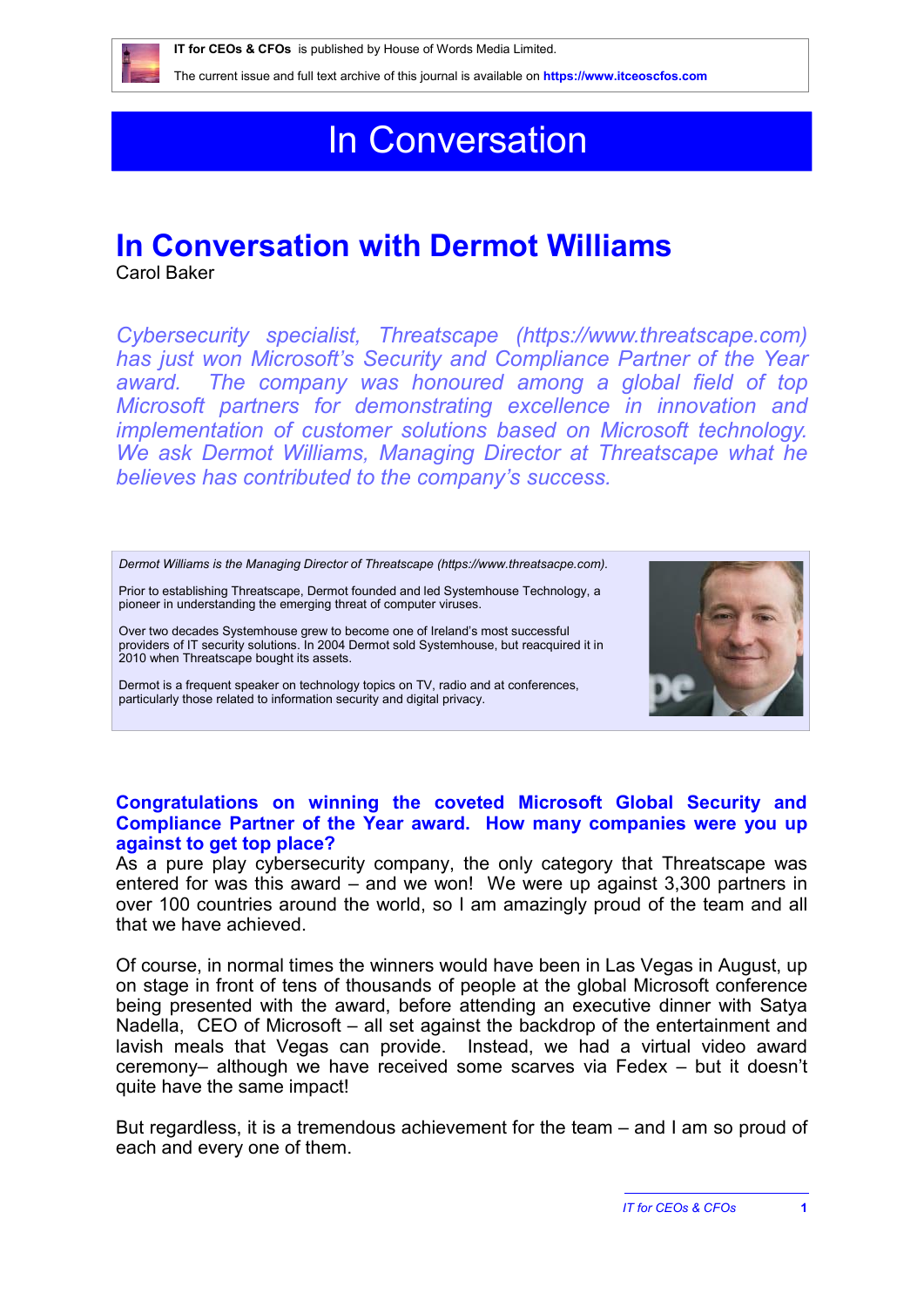

*In Conversation*

Around the world, we have had people reaching out to congratulate us. Even our competitors have sent messages, which I think is a classy touch.

#### **Who are your main competitors?**

I hate answering questions about our competitors because it is so difficult to give a single answer.

For example, we have one customer who has about 2,000 retail stores in the UK and we do very specific work for them to secure their in-store system. They see Threatscape as being their in-store retail systems security experts – because that's what we do for them.

Whereas we have another client where we went in and did a major project to secure their cloud infrastructure – and they think of us as their cloud security guys.

The funny thing is we have these silos of expertise, and in the case of this award we have a specialist team which we refer to as our Microsoft Security Practice – all they do is Microsoft security work. The lead consultant came from Microsoft to join us because he wanted to focus on security, and in that space we have a different and fairly small set of competitors who do large-scale Microsoft security work; there aren't many though with the depth of experience we have which is why that part of our business is growing quickly including an increasing number of projects overseas.

One of the challenges that Microsoft had was that over the last three or four years they have considerably increased their investment in cybersecurity which has given them an impressive product portfolio – but traditional Microsoft partners who could talk to you about Azure, or talk to you about Windows, weren't as focused on or skilled in security.

As a result, Microsoft reached out to people like us and said we want some hardcore pure-play security partners. In many cases, when we go into work with people, they already have other companies which they work with for their general Microsoft requirements. We are cool with that – we don't deploy Office, and we don't train people on how to use Teams. But when it comes to securing those platforms, that's what Threatscape does all day long. So, when it comes to competitors, it would be fair to say that we work alongside our competitors and actually complement them – we all work together as a team.

Since winning the award we have had a few Microsoft partners, with which we had not previously engaged, around the world reach out to us, and say "Hey, haven't heard of you before. Been on your website because of the win. Seen the specialist services you provide and managed services you offer, can we talk?" We are delighted to get this response as a result of the win.

### **Can you tell our readers more about the background of Threatscape, how you started, your ethos, and what's your personal drive for the company?**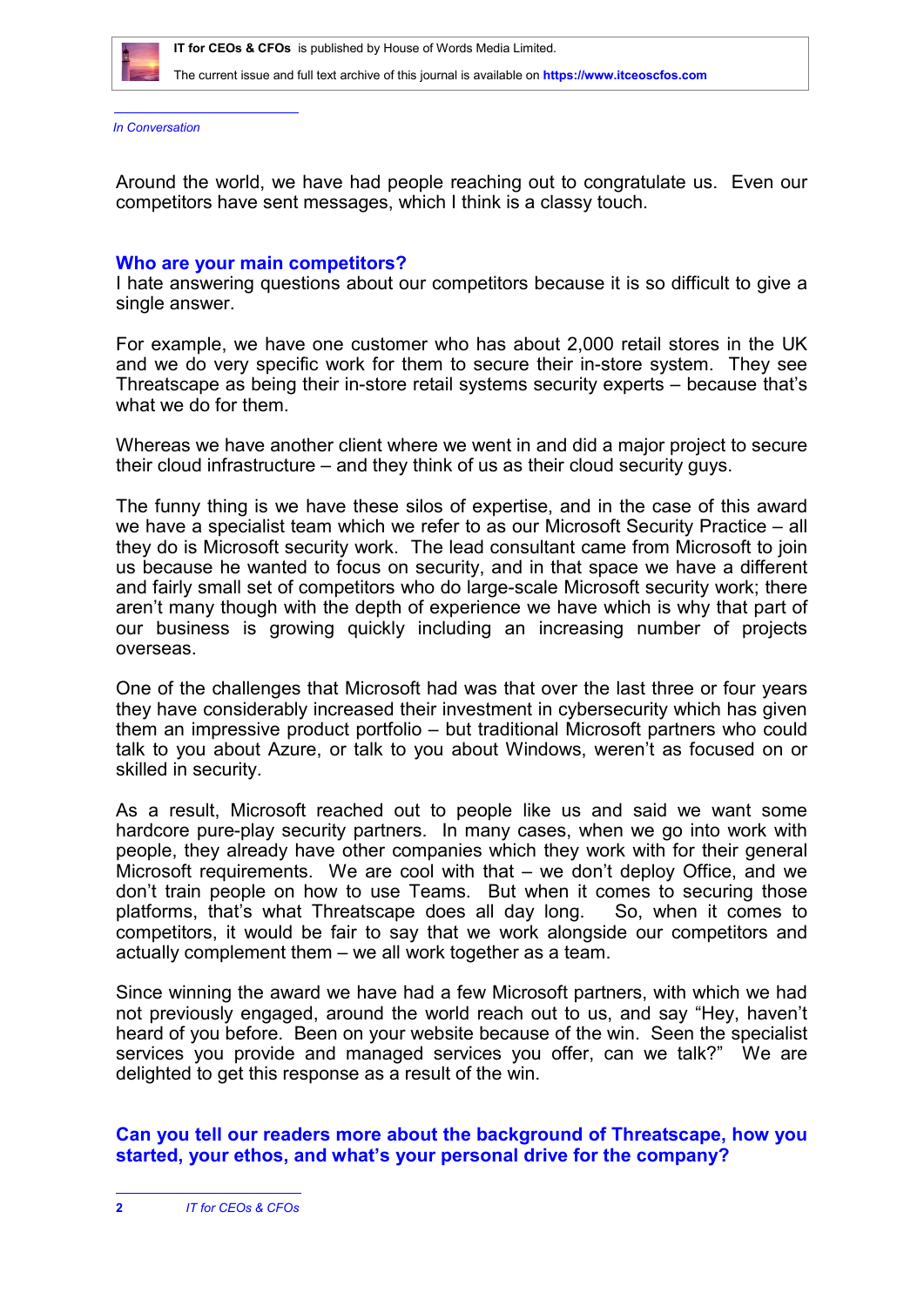*In Conversation*

My wife says 'I'm a geek in a suit' because I was originally a 'techie'. I studied computer science at college, and my own personal background is in the computer security business that goes all the way back to the 1980s. At that time, the computer virus problem was just starting to emerge. It was the days of the 'floppy disk', and some of my clients were asking "What is this virus problem? How do we deal with it?"

I looked for a solution. At that time, my business was very small, and I found a guy in America who had just created a solution for the virus problem. He had a small business as well with 11 people working for him – but he had the solution. He had a product that would find the virus, and I signed up to work with him as an agent. His business took off big time. His name was John McAfee. I was one of the very first people anywhere in the world to sell McAfee anti-virus software!

Very early on my general PC consulting business became a pure play computer security operation. I did that for 20 years, then I sold the business some years ago – and typically for any techie – I got bored, so, I set up Threatscape. Whilst we are a ten year old business, we have actually got a 30 plus year heritage – and yes, we do have clients who have been dealing with some of our key people for a very, very long time.

One of the reasons for such long lasting client relationships, and what hasn't changed through the years is our ethos – we want to make a difference to our clients, by delivering real value – and to be seen not merely as a supplier but as a trusted partner. We only recommend and deliver solutions and services we believe in, and which we are confident are a good fit for the client and will provide enduring benefit when it comes to securing their critical business IT assets. When it comes to protecting that position as a trusted partner – the only protection is performance. We can't ever let a client down or deliver anything less than the best in technology or service. We drill this into our people.

I personally dealt with John McAfee many years ago. In fact, I got a share allocation in their IPO because we had been one of their trusted partners around the world and we saw the amazing journey they went on. This was all back in the dot-com boom. I remember realizing one day that in my mobile phone I had three billionaires' phone numbers – and I kept thinking what was I doing wrong!

We had a great track record at picking companies to work with. We did look back some time later and say; "you know, rather than partnering with these guys, we should have just bought shares and gone to the beach – we would have made far more money."

### **But would you have had so much fun just buying the shares and going to the beach?**

Its true we have had fun. One of the things I genuinely enjoyed most about my job is that in cybersecurity it is (a) very technical and I am a geek at heart, and (b) it really does bring benefits to organizations and their employees, everybody needs it so our customer base is very diverse.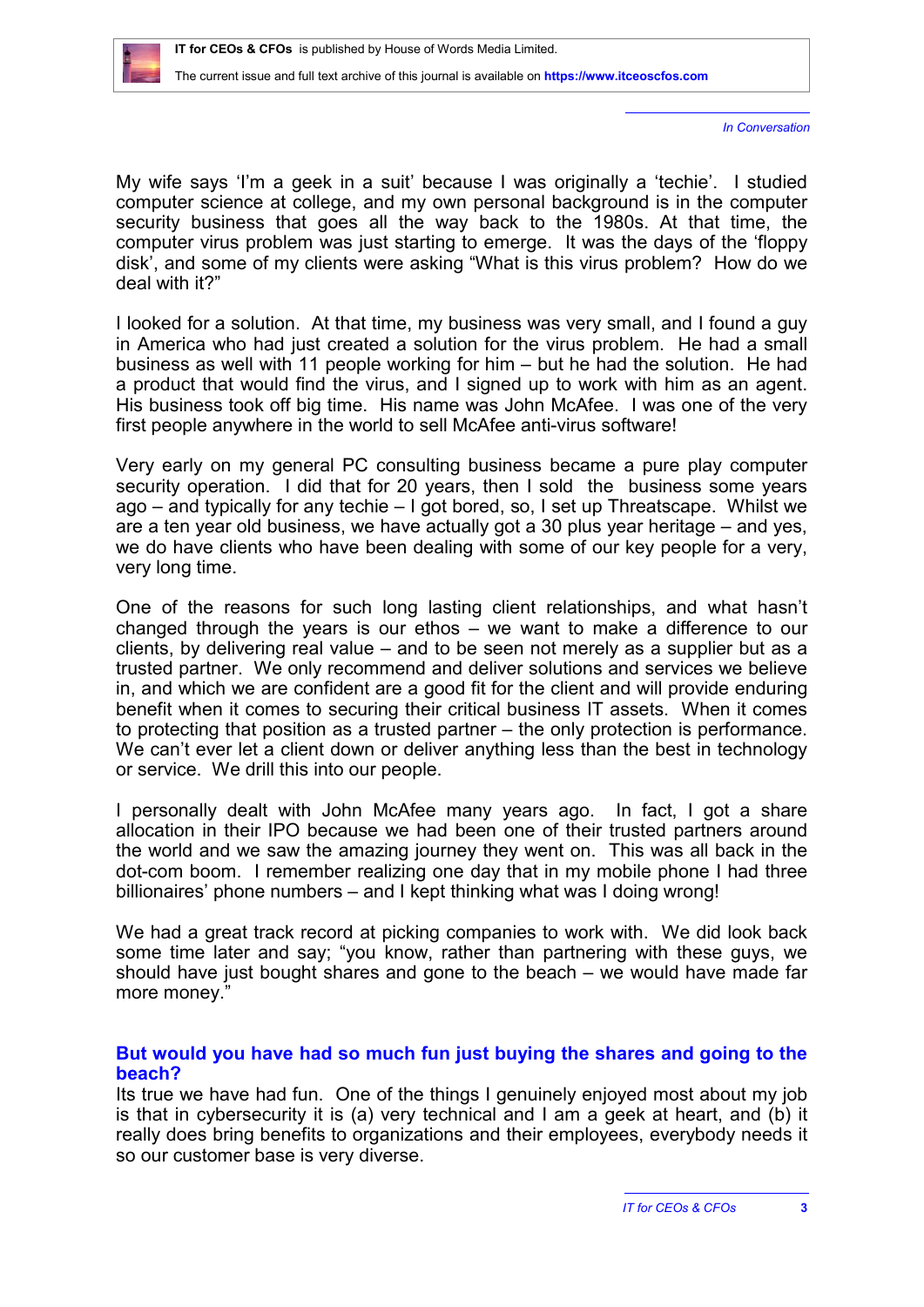

*In Conversation*

Working in cybersecurity means I get to visit people in totally different industries. For example, I have been in the control room where they run traffic light systems for major cities. I have been out to the Isle of Wight where one of our clients is an aerospace manufacturer and seen how they build the winglets that go on to jets. We have clients in military and law enforcement who have very particular security needs. We work with UK major retailers who transact billions of dollars a year via their online platforms, which we help secure. We have clients in the City of London transacting and settling trillions of dollars of financial transactions per day across the globe. It is just mind-boggling stuff that these people are doing. For a techie – this is all pretty cool. We get to see how the real world operates and how what we do supports it.

#### **A lot of people confuse security and privacy, so from your point of view how do you make that clear distinction?**

It is an interesting question. One of the simple ways I explain the difference to people is to say is … "my 'security concern' is whether someone is going to hack into Facebook and steal my data. My 'privacy concern' is whether Facebook are going to sell my data.

This is because you could have all the security in the world – and I know Facebook spends millions of dollars, and hopefully will continue to do so – but it means nothing if their own corporate policy is to abuse, sell and republish your data.

**What is your view on phishing emails and the CEO transfer of funds scam?** When people ask us about phishing emails the first thing we say is that it is not a technical failure. It is a process failure. A systems failure.

The classic example of this is the cartoon that says "you're got your million dollar firewall, but I have your CEO's PA's post-it note with her password on it which cost 5 cents". For a fraudster, that is all they need because if the people don't follow things properly, they can fool people into doing something dangerous.

There was an infamous photograph in the national press some time ago when Prince William was still flying the coastguard missions out of the base up at Anglesey. The media were invited in just to see in action the 'day in the life of a working royal' it was all very fluffy and positive. However the photograph that was then taken and published in the UK press the next day, showed that over Prince William's shoulder on the notice board could be seen a post-it note which said "This Month's password login details are …' It is this sort of thing that defeats the security!

When it comes to the CEO email type of attack. Yes, from a cybersecurity perspective you put in controls which is what we do for clients, we can reduce the likelihood that certain types of attacks will come in. There are some classic tell tale patterns of course. For example, if an email comes in to Threatscape that claims to be from Threatscape – naturally that's a red flag, because it can't come from outside claiming to be from inside.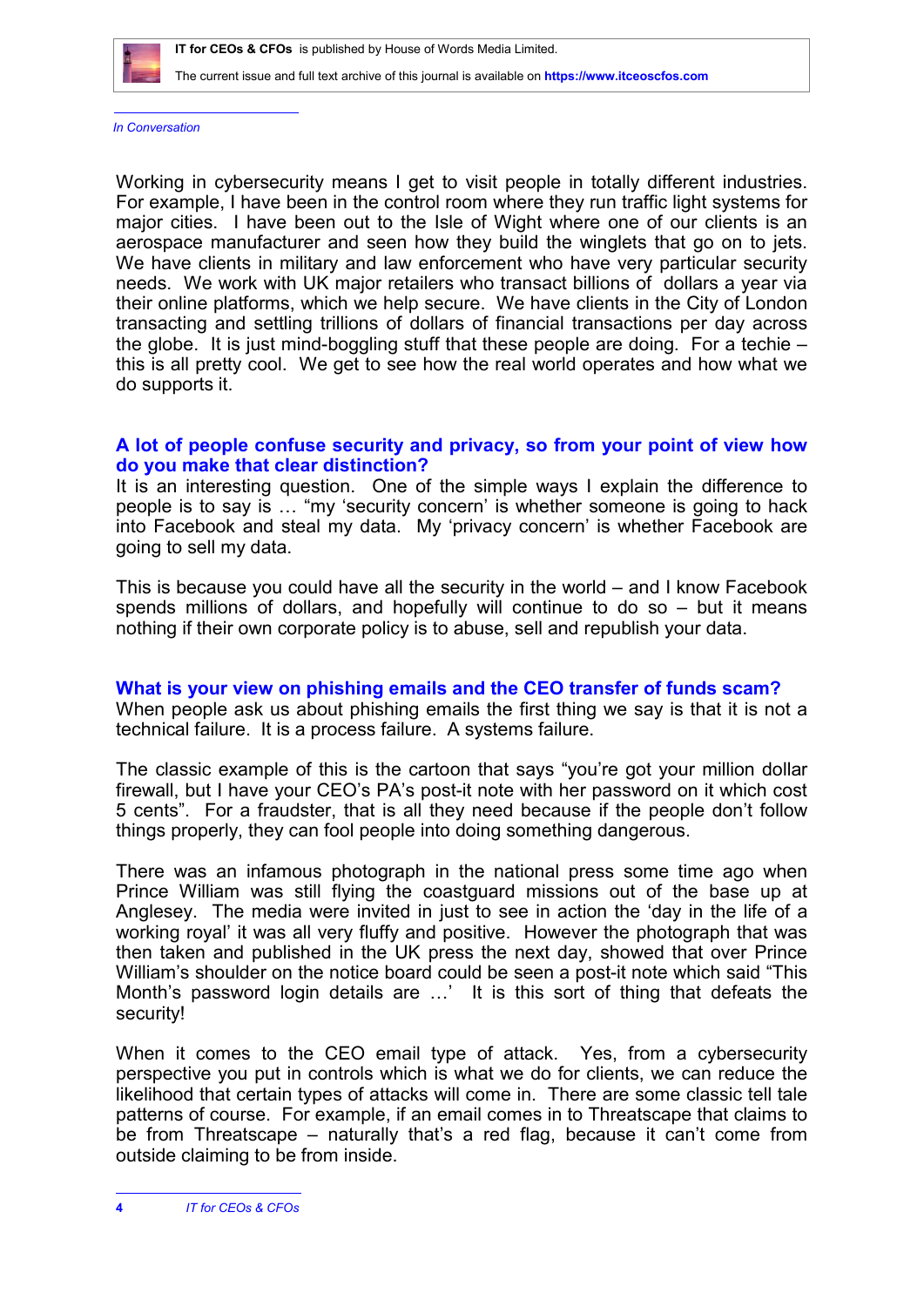*In Conversation*

One of the messages we have been giving to our clients over the last three or four months is that in many organizations where a finance team would be sat around the same office in earshot of each other, they might have, without even realizing it, developed an informal verification process where Bob would shout over to Mary to confirm something because they are in the same office.

Now that people are working remotely, the informal verification process has gone – and therefore staff are more susceptible to this type of attack. Therefore, people should make sure that they think about their independent means of verification, and it should not be purely electronic, because if you are relying on an email message to verify something, and the email gets compromised, then you have no verification. So, you need an independent channel of verification.

We have all heard horror stories. The classic case is about is an American network vendor who had the misfortune to disclose, as some companies are required to do because they are public, details of their finances, and details of significant corporate developments. In its quarterly filing two points caught the eye of an attacker.

Point 'A' was the fact that they were sitting on a bunch of cash in their Asian subsidiary, and for US tax reasons they just said, "we have x hundred millions sitting in Asia, and we are keeping it there for corporate purposes otherwise if we brought it back to America we would have to pay tax on it". Big companies do this all the time.

But then 'point B' was they said, "our chief financial officer resigned from his position and the company is currently in the process of searching for a replacement."

An attacker put two and two together and said perfect. There is a load of money sitting in Asia and the guy who normally calls the shots has just left. The attacker then figured out who was the temporary replacement was, crafted a fake email pretending to be from him and sent it to the financial controller of the Hong Kong office.

What happens with these well-crafted emails is that they prey on peoples' vulnerabilities. First of all it said, "this is super confidential and I am trusting it to you, you cannot discuss it with colleagues" – so that reduces the chance of people finding out that it is fake.

Then it said "As you know we have x million sitting on deposit" – so obviously this guy knows what he is talking about – "and we are going to use it through a transaction to acquire another company. Because this is mergers and acquisitions, its super secret. You can't tell anyone what we are doing."

So, the poor guy in Hong Kong now falls for it and is asked to transfer a couple of hundred thousand dollars to the fake bank account of a fake law firm. He is told that the law firm is doing the due diligence for the acquisition and makes the transfer. At this moment, the hackers are high fiving in whatever part of the world they are operating in.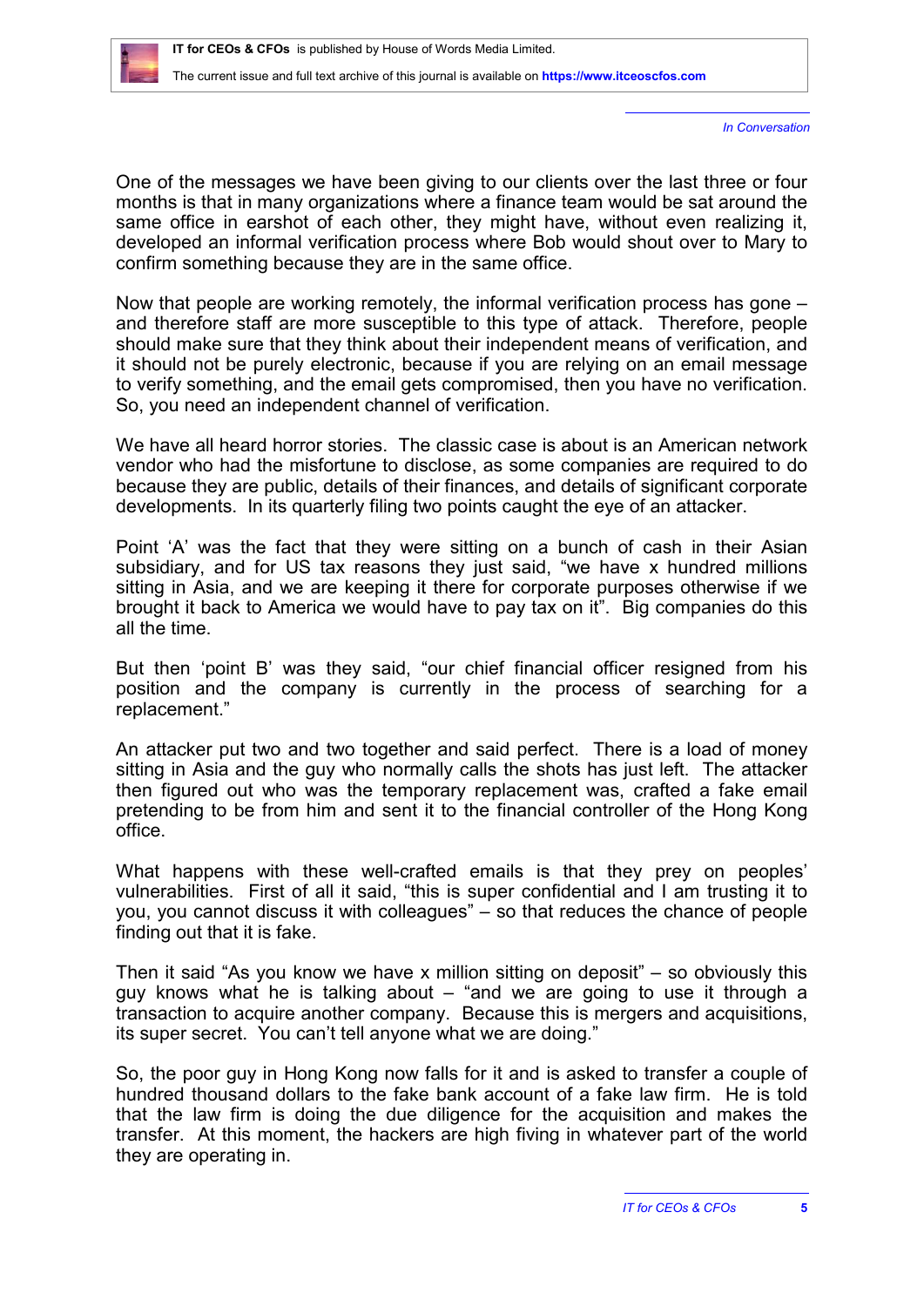

*In Conversation*

A few days later they say, let's go for the big one. They send another email to the financial controller, saying "Great news, the lawyers have finished the due diligence ahead of schedule. Everything looks good, the deal is going ahead, we need you to transfer \$81 million to the lawyers escrow account" – and incredibly, without any further verification … the money gets sent.

The attackers gained tens of millions of dollars just by sending two well crafted, cunning, targeted emails. Now a lot of the money was recovered, but not all of it. No system was breached, no hacking was done, it was just humans who were hacked.

Years ago, the bank robber, Willie Sutton was asked by journalists "why do you rob banks?" His answer was simple, "Because that's where the money is!"

In the modern day if you ask a hacker, "why do you attack people?", the answer is simple, "that's where the greatest vulnerability is. If a hacker is given ten companies to target, they are more likely to find individuals, rather than technology that they can break.

Bruce Schneier, a well-known cybersecurity commentator and expert, testified before Congress. His maxim, which I absolutely believe in, is that "amateurs hack [computer] systems, professionals hack people<sup>"</sup> – because you are more likely to get what you want if you subvert people.

At the core, that is how the CEO email fraud works. The fact is that somebody in your company must be in a position to transfer money. So why try to break into the computer to transfer money, when you can just do it through that person?

Generally, a hacker will deceive, coerce, bribe, and even try and convince them that they are ideologically aligned, in order to induce an individual who has the privilege user access to assist them – then they can achieve their ends.

This is a very hot sub-set of the cybersecurity industry right now – the whole area of PAM – Privilege Access Management.

If you look at the totality of your risk within your IT system, the actions that are available to your privilege users tend to be those of utmost concern – that tends to be where you really need to put your focus.

If you spot an erroneous series of activities of the privilege user you need to start seeing red flags. For instance, let's say Carol logs in at 3am, and you know that Carol never logs in at 3am – that might be a red flag – or a 'signal' in cyber parlance.

Or Carol just did five bank transfers in the space of 12 seconds – you know what, Carol's fast, but nobody is that fast!

These are the sort of things that a well designed security system will look for in terms of privilege access management – because you know that compromising the

**<sup>6</sup>** *IT for CEOs & CFOs*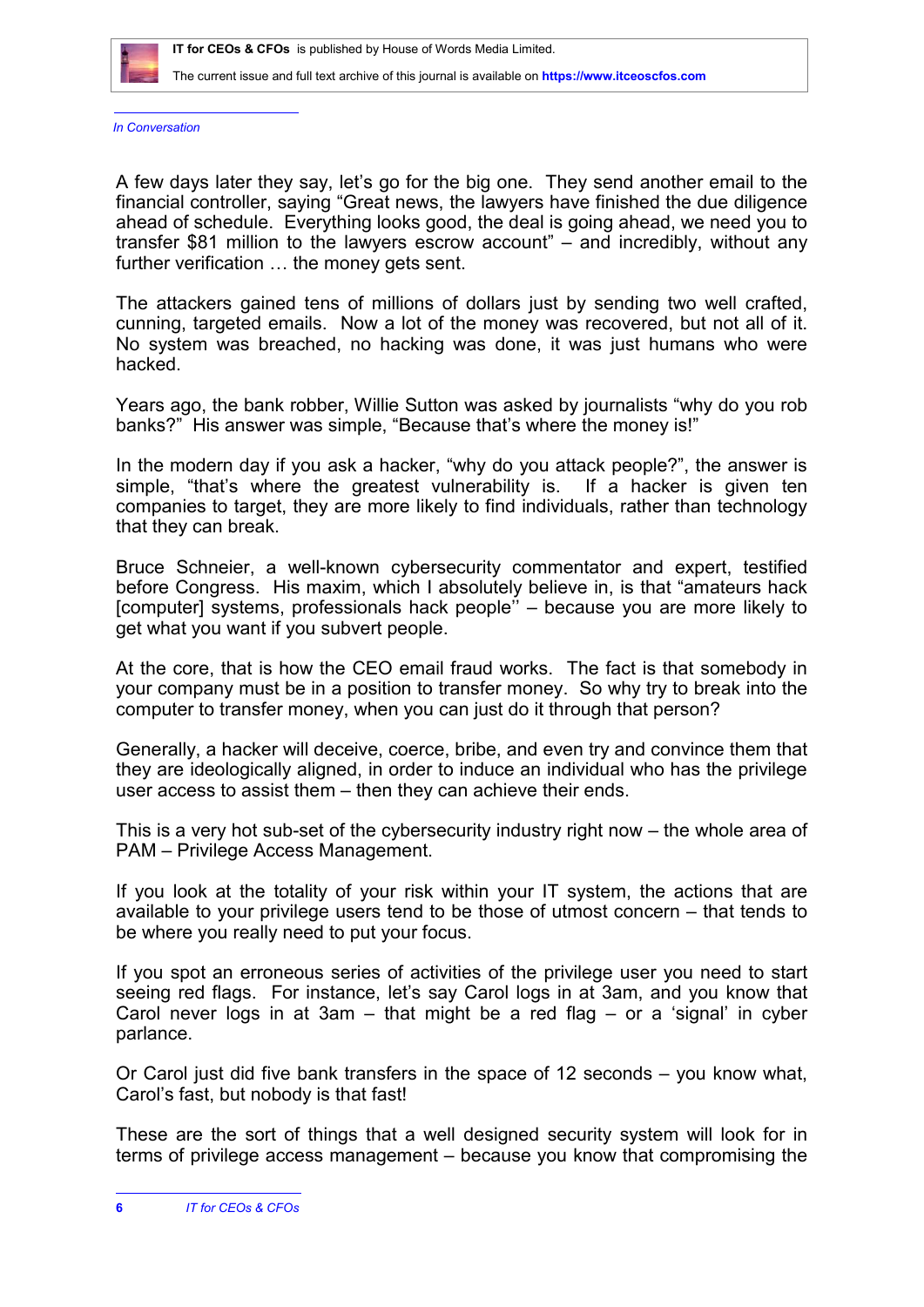

*In Conversation*

credentials or the individual who has privilege access can be the keys to the kingdom in the digital world.

#### **What do you think some of the security issues will be as we start going back to the office?**

Everyone has had to adapt to the whole area of remote working in a hurry. It was all a bit of rush for organizations to make sure that all their systems were effective. Now as people have had a chance to catch their breath, there is a lot of back filling going on in terms of monitoring tools and security.

Where you have had staff taking company devices outside the corporate desk work, and working on them at home, you now have the same staff bringing them in through the front door to connect to the corporate networks – and some may not have been fully connected to the networks before. The easiest way to get malware and malicious code into an organization is when somebody walks it in via the front door and load it on to a laptop or some other mobile device.

Many organizations will be very conscious to undergo fever scanning and covid monitoring of staff when they come back into the premises, but they should also be putting the same level of scrutiny on digital devices that are coming back in from the cold.

#### **What are some of the next growth areas for Threatscape?**

We see our revenue streams and the sphere that we operate in as endpoint. network and cloud. In terms of what we do for people in those spheres, we provide solutions (which means technology), we work with vendors (who provide the actual products), we provide professional services (our expertise to advise people, architect solutions, deploy the solutions, train them, support them), and we provide managed service where we provide ongoing monitoring of enterprise-wide digital security.

We are seeing growth in all these areas. Possibly the largest growth recently has been in the managed service space, because there is simply not enough expertise out there and organizations struggle to get access to the experts they need. Outsourcing to somebody like Threatscape, who has the economy of scale to do it, and to do it 24/7 has become very attractive.

#### **What would be a closing statement to get across to our readers?**

The thing about Threatscape is that we tend to build long-term relationships with our clients. We find that once people bring us in to work on a project, we very quickly become a trusted adviser – and that is something of which we are very proud.

We measure our success – not just in pounds and pennies – but by the fact that at the end of every year we can look back and see that our list of clients who trust us has grown. That shows us that we are doing something right.